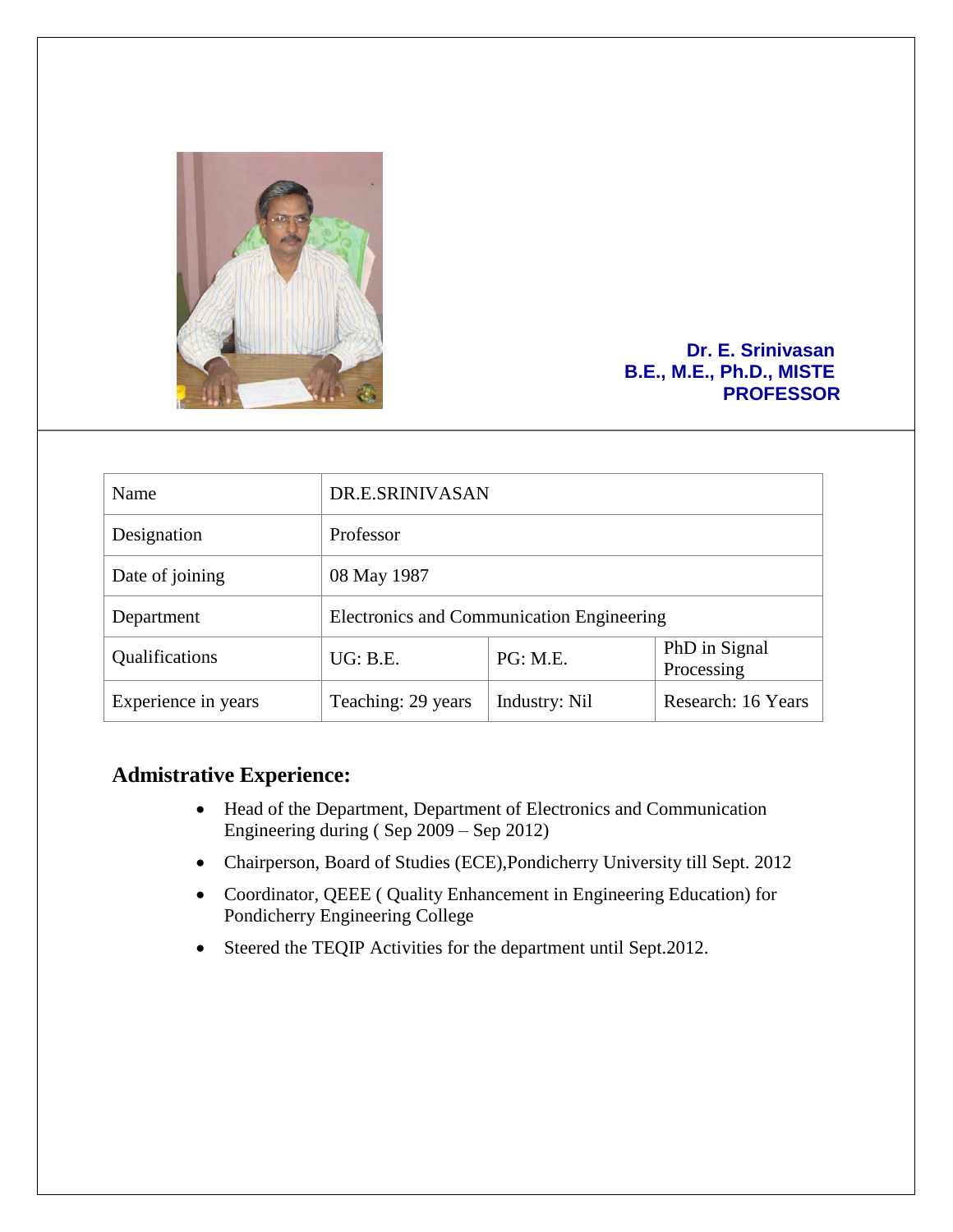## **Academic Experience:**

- Supervised more than twenty M.Tech dissertation woks
- Currently, supervising three Ph.D scholars
- Currently acting as Doctoral Committee member for Anna University and Pondicherry University
- **Curriculum Development:** Led the Board of Studies ( ECE) as its Chairperson during 2011 in revising/ formulating the curriculum and syllabus for M.Tech (ECE) and M.Tech ( WC) programmes offered by the Pondicherry University under CBCS and non- CBCS.

# **Significant Contributions:**

- Research Publications in International/National Journals/Conferences : 37
- Highly appreciated for proposing a New Class of Midpoint Type Nonlinear Filters for multiple noise removal from image signals, submitted as part of my Ph.D dissertation
- Our research publications on order-statistic filtering techniques and handwritten character recognition systems have received the attention of researchers in the respective areas
- Reviewer, AMSE Journal of Signal Processing, France
- Established a state-of-the-art process control laboratory
- Enabled the establishment of the Freescale Semiconductor India sponsored Embedded Systems Laboratory under a Letter of Understanding (LoU)
- Organized four-day hands-training programme on Embedded Systems in collaboration with M/s Freescale Semiconductor India for Engineering College Teachers.
- Successfully completed two MODROB projects in 1980s and 1990s and currently one MODROB project is under progress.
- Served as Conference Chair for the First AICTE Sponsored National Conference on Green ICT held during  $5<sup>th</sup>$  and  $6<sup>th</sup>$  July 2013.
- Enabled the effective functioning of eight laboratories of the department
- Coordinated several Faculty Development Programs, Student Workshops and Seminars
- Delivered a host of domain based expert presentations/lectures/talks in various FDPs, STTPs, Conferences, Workshops and Seminars
- Immensely passionate about developing the department facilities towards providing a competitive learning environment for the students and scholars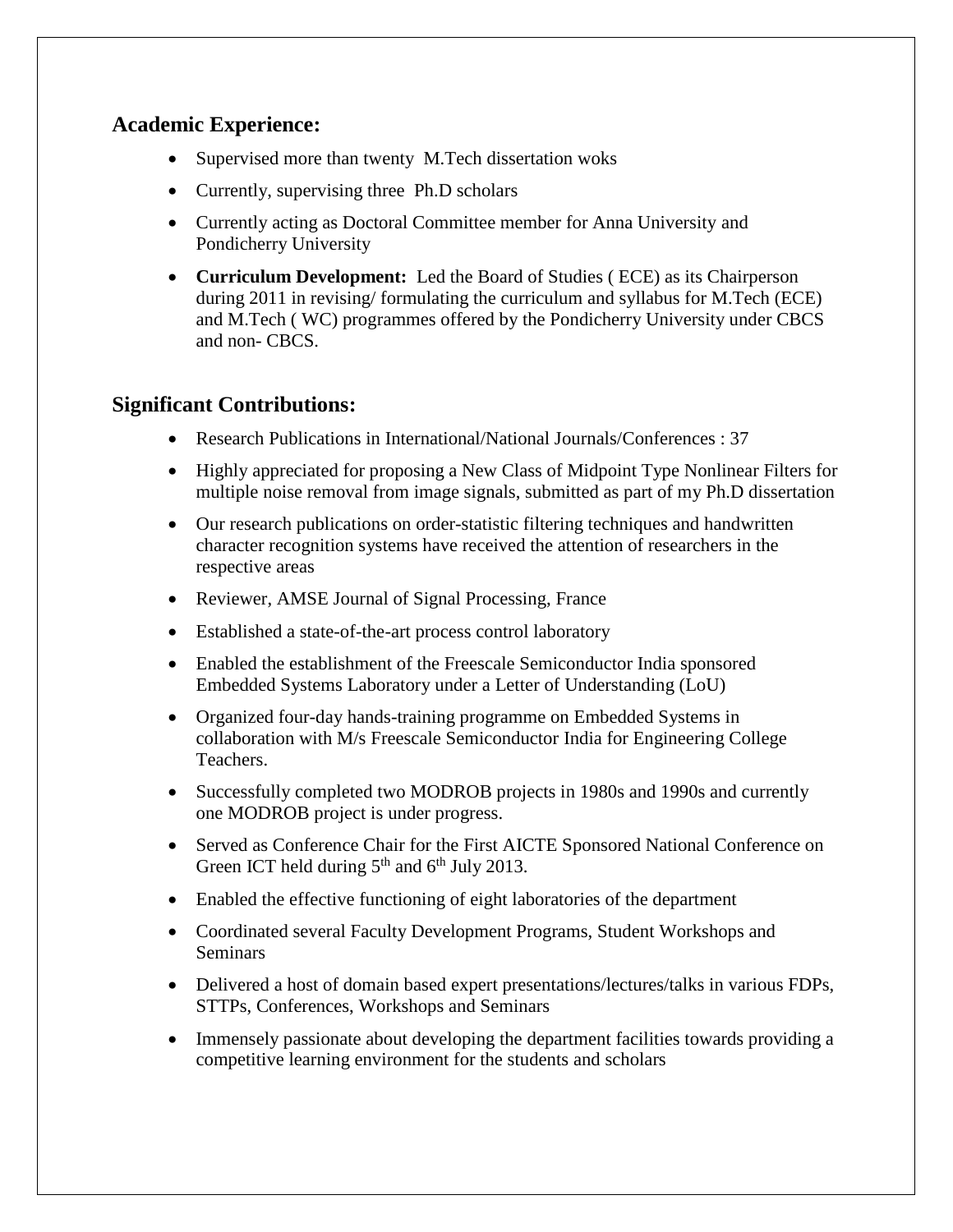### **PUBLICATIONS**

### **Journals**

- 1. E.Srinivasan and D.Ebenezer, "A New Class of Midpoint Type Nonlinear Filters for Eliminating Short- and Long- Tailed Noise in Images", IETE Journal of Research, Vol.47, No.5, pp.211-215, September-October 2001.
- 2. E.Srinivasan and D.Ebenezer, "New Nonlinear Filtering Strategies for Eliminating Medium and Long Tailed Noise in Images with Edge Preservation Properties", IETE Journal of Education, vol.46, No.1, pp.3-11, January-March 2005.
- 3. E.Srinivasan and D.Ebenezer, "New Nonlinear Filtering Strategies for Eliminating Short and Long Tailed Noise in Images with Edge Preservation Properties", International Journal of Signal Processing, Vol.4, No.3, pp.175-181, 2007.
- 4. A.Muthuramalingam, S.Himavathi and E.Srinivasan, "Neural Network Implementation Using FPGA: Issues and Application", International Journal of Information Technology, Vol.4, No.2, pp.86-92, 2007.
- 5. E.Srinivasan and D.Ebenezer, "A Technique for Improving the Performance of Median Smoothers at the Corners Characterized by Low Order Polynomials", International Journal of Electronics, Circuits and Systems,Vol.1, No.3, pp.189-196, 2007.
- 6. J.Vikram, E.Srinivasan, M.Aparna and R.Hariharan, "Quantum Engineering A Review", AMSE Journal of Signal Processing, France, 2007.
- 7. J.Pradeep, E.Srinivasan and S.Himavathi, " Diagonal Feature Extraction Based Handwritten Character System Using Neural Network", International Journal of Computer Applications, Vol. 8, No. 9, October 2010, pp. 17 – 22.
- 8. J.Pradeep, E.Srinivasan and S.Himavathi, "Neural Network Based Recognition System Integrating Feature Extraction and Classification for English Handwritten Characters", International Journal of Engineering, Vol. 25, No. 2, May 2012, pp. 95 – 101.
- 9. J. Pradeep, E. Srinivasan and S. Himavathi. "Hybrid Features and Novel Training Strategy for Performance Enhancement of Neural Network based Handwritten English Characters Recognition System", *Wulfenia Journal*, vol. 19, Issue. 11, pp.287-311, November 2012, ISSN: 1561-882X (SCI).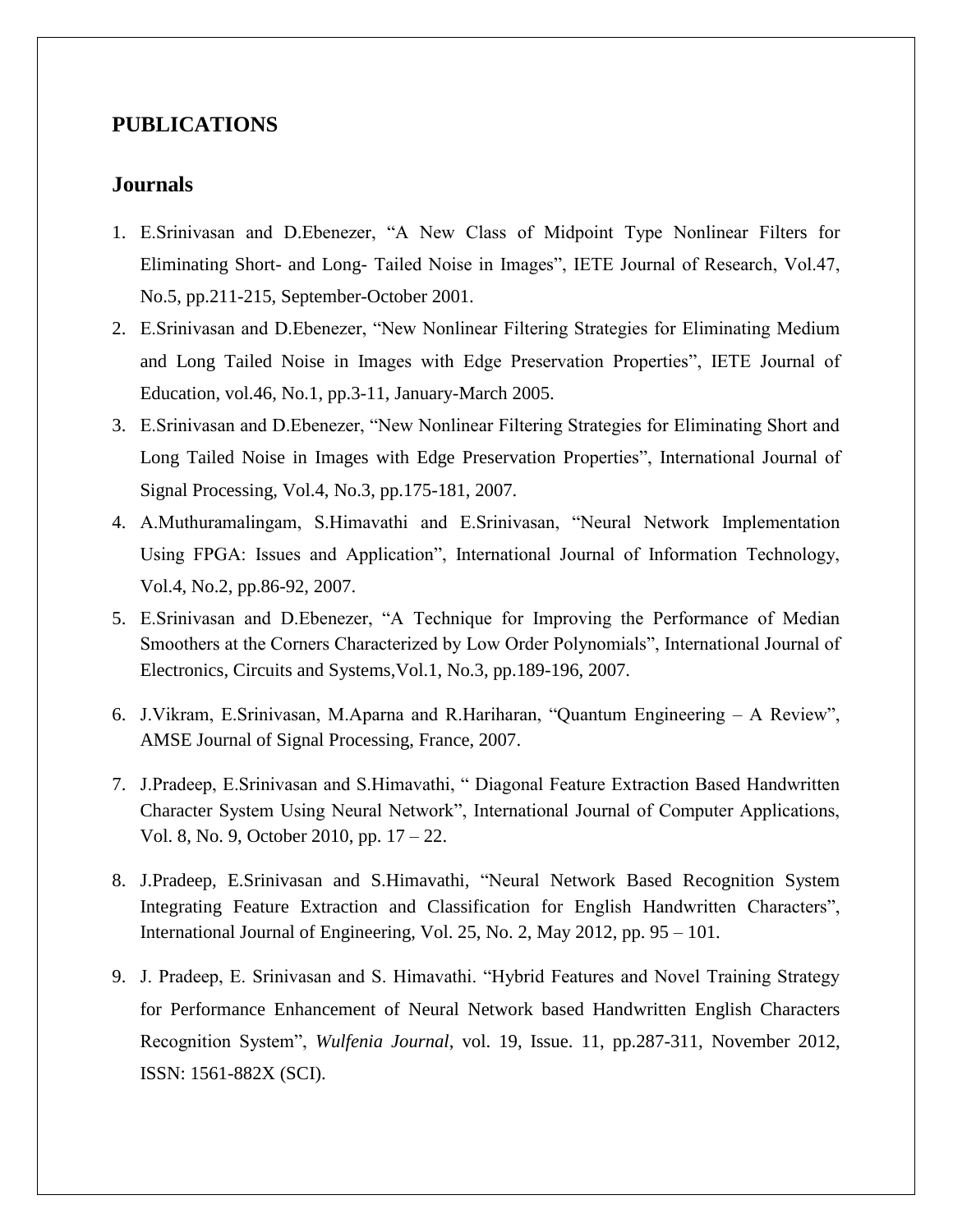#### **International/ National Conferences**

- 10. S.Himavathi and E.Srinivasan (1997), 'Computer Simulation Package/Aids- A Boon to Future Engineering Education', ISTE National Seminar on Restructuring of Technical Education System for better Effeciency and Effectiveness. Dec 5-6, 1997, Viyayawada, pp. 63-67.
- 11. R.Nakkeeran and E.Srinivasan, "Implementation of optical fiber coupler as a switch", Proc. of the International Conference on Networks, CSI, Bangalore, India, pp. 42 - 49, 1998
- 12. E.Srinivasan and G.Kamatchi Soundaram, "Design and Implementation of digital tracer", Proc. of National Systems Conference on Technology, Education and Environment for sustainable growth, Calicut, India,pp. 221-224,1998
- 13. E.Srinivasan, R.Selvam and D.Ebenezer, "A Nonlinear Variable Cut-Off Highpass Filter Algorithm for VLSI Implementation", Proc. Int. Conf. on Information, Communication and Signal Processing, (ICICS'99), NTU, Singapore, 3E2.4#099.pdf.
- 14. E.Srinivasan and D.Ebenezer, "New Nonlinear Filtering Strategies for Eliminating Mediumand Long-Tailed noise in Images with Edge Preservation Properties", Proc. The Third International Symposium on Wireless Personal Multimedia Communications (WPMC'00), Vol.2, Bangkok, Thailand, pp.740-745.
- 15. E.Srinivasan and D.Ebenezer, "Midpoint Type Nonlinear Filters for Eliminating Uniform, and Impulse Noise in Images", Proc. The Third International Symposium on Wireless Personal Multimedia Communications (WPMC'00), Vol.2, Bangkok, Thailand, pp.735-739.
- 16. E.Srinivasan and D.Ebenezer, "New Nonlinear Filtering Strategies for Eliminating Shortand Long-Tailed noise in Images with Edge Preservation Properties", Proc. First International Conference on Mechatronics (ICOM'01), IIU, Malaysia, Vol.2, pp.382-392.
- 17. E.Srinivasan and D.Ebenezer, "New Nonlinear Filtering Techniques for Eliminating Uniform and Impulsive Noise in Signals with Edge Preservation Properties", Proc. Asia-Pacific Telecom-2000 (APT-2000), Vellore, India, pp.44-49.
- 18. E.Srinivasan and D.Ebenezer, "A Nonlinear Recursive Smoother for Image Filtering", Proc. Asia-Pacific Telecom-2000 (APT-2000), Vellore, India, pp.50-53.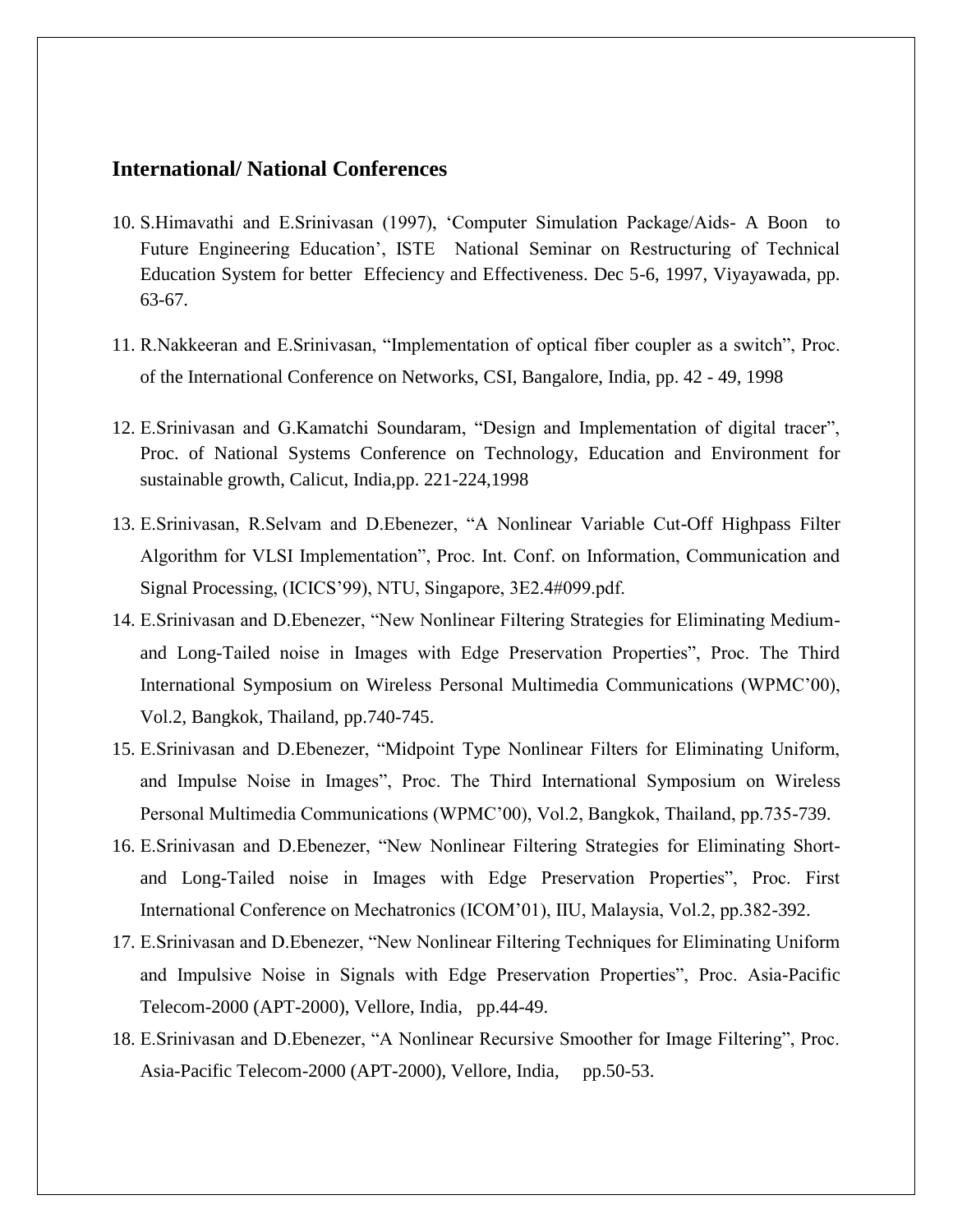- 19. E.Srinivasan and D.Ebenezer, "New Nonlinear Filter Structures for Eliminating Mediumand Long-Tailed Noise with Edge Preservation Properties", Proc. Sixth National Conference on Communications (NCC-2000), Indian Institute of Technology, New Delhi, India, pp.275- 278.
- 20. E.Srinivasan and D.Ebenezer, "Robust Midpoint Filters", Proc. International Conference on Communications, Computers and Devices (ICCCD-2000), Indian Institute of Technology,Kharagpur, India, Vol.II, pp.599-602.
- 21. E.Srinivasan and D.Ebenezer, "A Method for Improving the Fine-Detail Preserving Characteristics of Median Smoothers", Proc. International Conference on Energy, Automationand Information Technology (EAIT-2001), Indian Institute of Technology,Kharagpur, India.
- 22. E.Srinivasan, Diana Panda and K.Sujatha, "An adaptive fuzzy system for image segmentation", Proc of National Seminar on Advances in computer communication networks, IIT Roorkee, India, pp. 137-144, Feb.2004.
- 23. V.Prithiviraj, E.Srinivasan, K.Dhandapany, B.Sriram, J.Sundar Singh and K.M.Sundaresan, "Chaos Applied to Multimedia Encryption", Proc. International Conference on Intelligent Systems 2005 (ICIS 2005), Kula Lumpur, Dec. 2005.
- 24. Vikram Jagannathan, R.Hariharan, Aparna Mahadevan and E.Srinivasan, "Simultaneous Color Image Compression and Encryption Using Number Theory", Proc. International Conference on Information Security (ICIS-2005), Pondicherry Engineering College, India, pp.1-5, Dec. 2005.
- 25. J.Vikram, M.Aparna, R.Hariharan, E.Srinivasan, "Number Theory Based Image Compression, Encryption and Application to Image Multiplexing", Proc. IEEE-International Conference on Signal Processing, Communications and Networking (IEEE-ICSCN 2007), Chennai, India, pp.59-64, Feb. 2007 (posted in IEEE xplore).
- 26. E.Srinivasan and R.Pushpavalli, "Multiple Thresholds Switching Median Filtering for Eliminating Impulse Noise in Images", International Conference on Modeling and Simulation (CITICOMS 2007), Coimbatore, India, August 2007.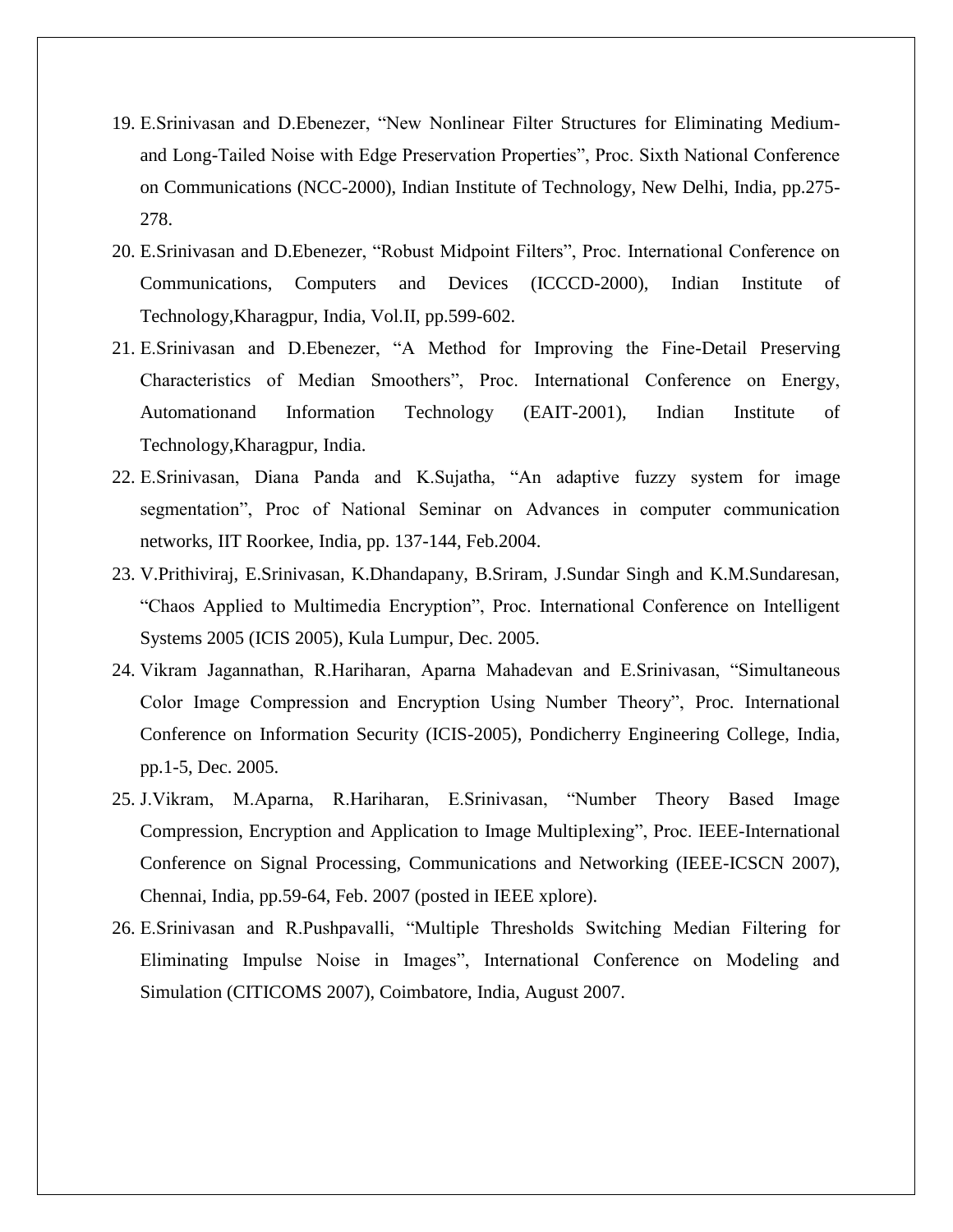- 27. R.Pushpavalli and E.Srinivasan, "Multiple Decision Based Switching Median Filtering for Eliminating Impulse Noise with Edge and Fine Detail Preservation Properties", International Conference on Modeling and Simulation (CITICOMS 2007), Coimbatore, India, August 2007.
- 28. H.Gangadhar and E.Srinivasan, "Performance Comparison of ROAD Statistic Based Nonlinear Filters for Image Denoising", IEEE Region 10 Colloquium and Third ICIIS, Kharagpur, India, Decemeber 2008.
- 29. H.Gangadhar and E.Srinivasan, " Performance Comparison of ROLD Statistic Based Nonlinear Filters For Image Denoising", Proceedings of the International Conference on Computing, Communication and Information Technology Applications, ISBN 978-81- 909789-0-3, CCITA, January 21-23, 2010, India, pp.334-341.
- 30. R.Pushpavalli, E.Srinivasan and S.Himavathi, " A New Nonlinear Filtering Technique for Image Denoising", ACEEE International Conference on Advances in Recent Technologies in Communication and Computing, Kottayam, India, October 2010, pp. 1 - 4.
- 31. H.Gangadhar and E.Srinivasan, " PerformanceComparison of ROLD Statistic Based Nonlinear Filters For Image Denoising", Proceedings of the International Conference on Computing, Communication and Information Technology Applications, ISBN 978-81- 909789-0-3, CCITA, January 21-23, 2010, India, pp.334-341.
- 32. J.Pradeep, E.Srinivasan and S.Himavathi, " Neural Network Based Handwritten Character Recognition System Without Feature Extraction", International Conference on Computer, Communication and Electrical Technology – ICCCET 2011, March 2011, pp. 40-44.
- 33. J.Pradeep, E.Srinivasan and S.Himavathi, " Diagonal Based Feature Extraction For Handwritten Character Recognition System Using Neural Network", 3<sup>rd</sup> International Conference on Electronics Computer Technology ( ICECT 2011), 2011, pp. 364-368.
- 34. J. Pradeep, E. Srinivasan and S. Himavathi. "Performance Analysis of Hybrid Feature Extraction Technique for Recognizing English Handwritten Characters", *Proceedings of Second World Congress on Information and Communication Technologies*, vol. 2, pp.373- 377, 02 November 2012,Trivandrum, India, Print ISBN: 978-1-4673-4804-1.